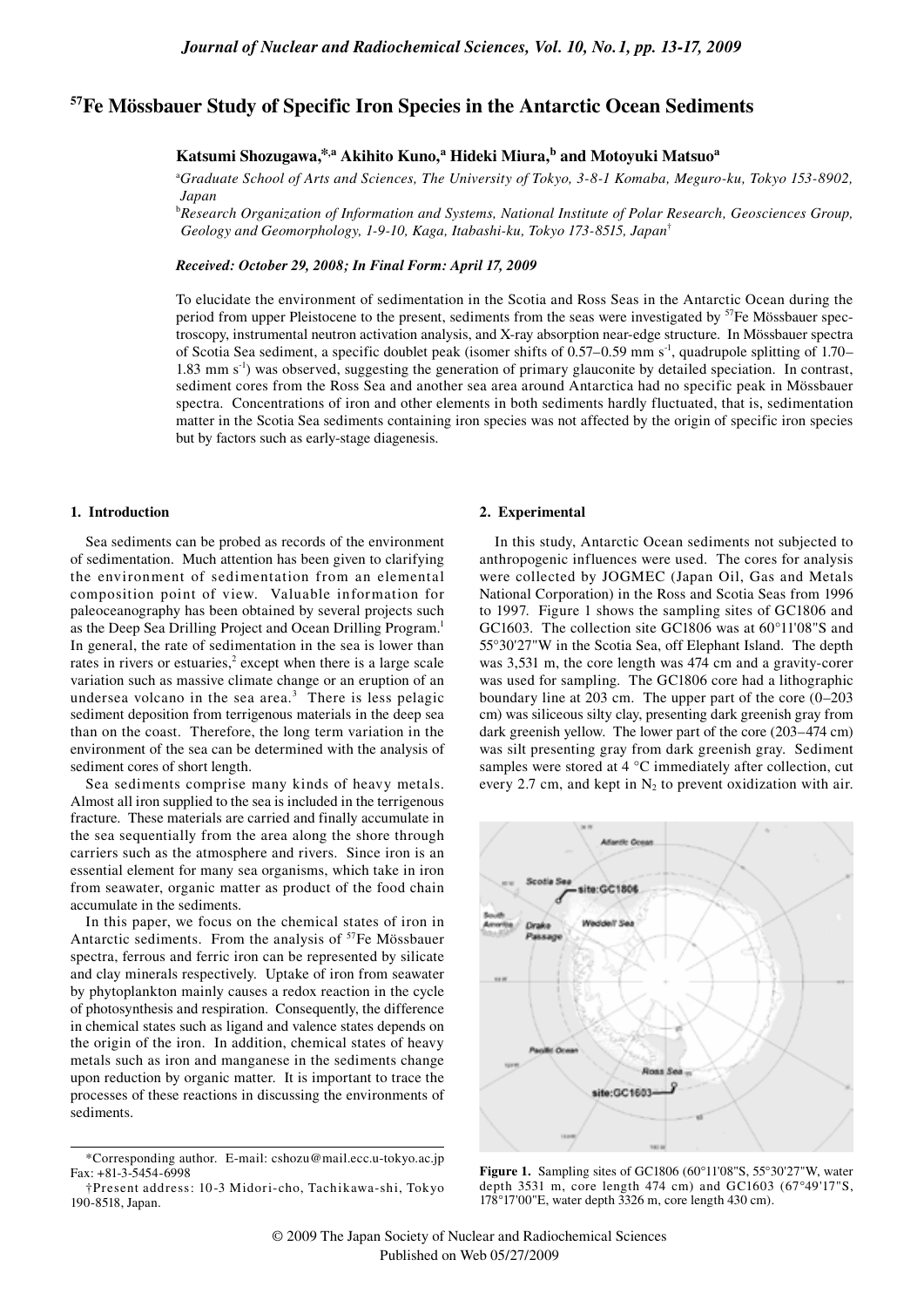Thereby samples were not altered until measurements of the chemical states were taken. For GC1806 and GC1603 cores, Beta Analytic Inc. analyzed radiocarbon dating of the sedimentation. A half-life of  ${}^{14}C$  of 5,568 years was applied and the isotopic separation was determined. According to the dating, the sediment age of the surface of the GC1806 core was estimated to be 5,000 y B.P. (Before Present) and the bottom was 32,000 y B.P. Sedimentation depth was transformed into sedimentation age using above values.

The GC1603 core was collected at 67°49'17"S and 178°17'00"E in the north Ross Sea for reference. GC1603 was silty clay and calcareous sandy silt presenting yellowish brown throughout the core. The sedimentation age of GC1603 was much older than that of GC1806, being 800 ky B.P. at the bottom.

57Fe Mössbauer spectroscopy and X-ray absorption nearedge structure (XANES) analysis were applied for the speciation of iron in the sediments. Instrumental neutron activation analysis (INAA) was applied for elemental determination. In the 57Fe Mössbauer measurement, 300–500 mg of sediment was mounted in a sample holder (16 mm in diameter, 1 mm thick) and packed in an oxygen-impenetrable plastic bag with N2. Samples were kept in wetness. The Mössbauer spectra were measured with an Austin Science S-600 Mössbauer spectrometer using a γ-ray source of 1.11 GBq  $57$ Co/Rh at room temperature (r.t., ~293 K) and liquid nitrogen temperature (77 K). Isomer shifts (IS) were expressed with respect to the centroid of the spectrum of metallic Fe foil, and the Mössbauer spectra were fitted by a least-squares method with restrictions of intensity and half width (HW) of peaks. All doublet peaks were treated as symmetric.

The conditions of INAA for iron determination were as follows. 50 mg quantities of dried (105 °C, 2 hours) sediments



**Figure 2.** Concentrations of Fe  $(\circ)$ , Al  $(\bullet)$ , Si  $(\triangle)$ , Mg  $(\lozenge)$ , Ti  $(\blacksquare)$  and Na  $($  $\Box$ ) in GC1806.

were packed in double polyethylene film bags. Samples were irradiated with neutrons in the T-pipe, JRR-4 at Japan Atomic Energy Agency, Tokai, Ibaraki, Japan. Irradiation time was 5 minutes, and after 2 weeks cooling, γ-rays of 1099 keV were measured for 14,400 seconds.

XANES was measured using a synchrotron radiation ring at the BL-9A and 12C facilities of the Photon Factory, KEK.<sup>4</sup> A Si (111) double-crystal monochromator was used. Each sample was cut to be 1 cm (*ca.* 150 mg), immediately sealed with prolene film, and kept at 4 °C until measurement. Being kept in a  $N<sub>2</sub>$  atmosphere also prevented oxidization with air. XANES in iron K-edge spectra was measured in fluorescence mode using a Lytle-type detector at r.t. under atmospheric pressure. Reference materials were used as follows: hematite ( $\alpha$ -Fe<sub>2</sub>O<sub>3</sub>), magnetite (Fe<sub>3</sub>O<sub>4</sub>), pyrite (FeS<sub>2</sub>), and goethite ( $\alpha$ -FeOOH).

#### **3. Results and Discussion**

**3.1. Concentration.** In the measurement of INAA, certified reference materials, JLk-1 (Lake Sediment, Geological Survey of Japan, Advanced Industrial Science and Technology) and NIES No. 2 (Pond Sediment, National Institute for Environmental Studies), were irradiated and analyzed for the confirmation of accuracy. Concentrations obtained for the elements were in good agreement with the certified values.<sup>5,6</sup>

Concentrations of major elements in GC1806 are shown in Figure 2. The iron distribution showed no significant variation (*ca.* 1.8 %) from 28,000 y B.P. to 5,000 y B.P. within the relative concentration errors. In the case of sea sediments, it was quite common for the concentration of iron in the sediments to be approximately constant.<sup>7</sup> Furthermore, changes in the concentrations of major elements were not significant throughout the core of GC1806, suggesting the sources of sediments did not change during sedimentation. The source of the supply of iron to sediments was believed to be mainly terrigenous materials, because the sampling location is adjacent to the Antarctic Peninsula.

**3.2. Chemical states of iron.** A Mössbauer spectrum of GC1806 sediment with a 5,000 y B.P. sedimentation age at 77K is shown in Figure 3. Three doublet peaks were observed, and a sextet was not detected in the spectra. Among three species, a doublet peak with small quadrupole splitting (QS) was found to be  $Fe<sup>3+</sup>$  from clay minerals, and a doublet peak with large QS was found to be  $Fe<sup>2+</sup>$  from silicate minerals, empirically. The third doublet was very specific, and the particular value of  $\overline{QS}$  (1.7–1.8 mm s<sup>-1</sup>) prevented the determination of the minerals. We have measured many <sup>57</sup>Fe Mössbauer spectra for river sediments,<sup>8</sup> lake sediments,<sup>9,10</sup> and tideland sediments.<sup>11</sup> Based on the current experience, the specific doublet was attributed to  $Fe<sup>3+</sup>$ , considering the value of IS.



**Figure 3.** Mössbauer spectrum of GC1806 with 5000 y B.P. at 77K. Parameters of specific Fe<sup>3+</sup> are IS of  $0.55\pm0.01$  and QS of  $1.79\pm0.02$  $mm s<sup>-1</sup>$ .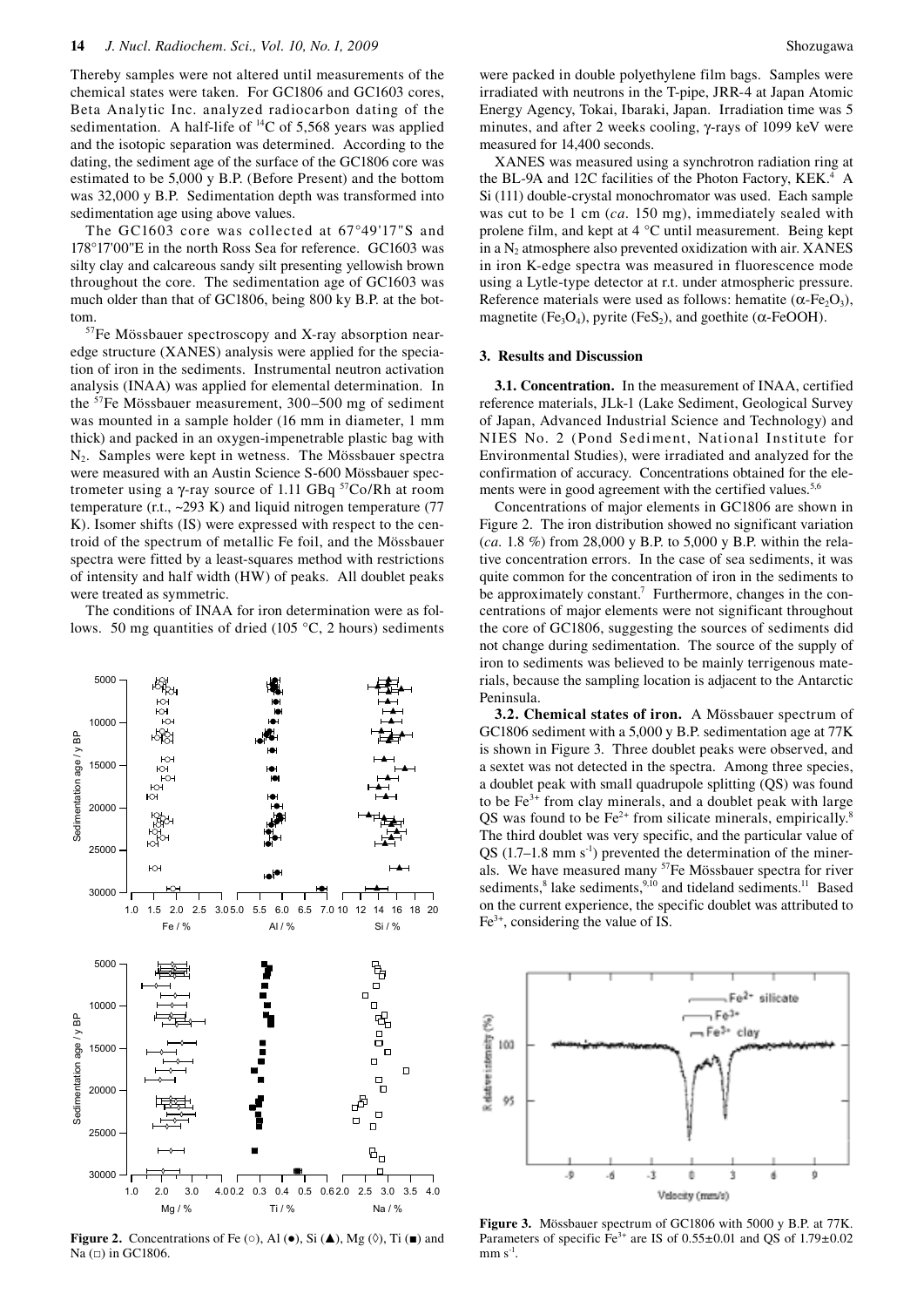Mössbauer parameters of GC1806 samples from each sedimentation age are shown in Table 1. Three doublet peaks including a specific doublet peak in the spectra were observed.

It is noticeable that the relative area of the specific doublet tended to decrease as sedimentation age increased from 5,500 y B.P. to 11,800 y B.P. This means iron species in sediment

| TABLE 1: Mössbauer parameters at 77K of GC1806 for different sedimentation ages |  |  |
|---------------------------------------------------------------------------------|--|--|
|                                                                                 |  |  |

| Depth (cm)         | Conventional sedimentation age<br>(y B.P.) | Species               | Relative area $(\%)$ IS (mm s <sup>-1</sup> ) QS (mm s <sup>-1</sup> ) HW (mm s <sup>-1</sup> ) |                     |         |                     |
|--------------------|--------------------------------------------|-----------------------|-------------------------------------------------------------------------------------------------|---------------------|---------|---------------------|
| $\ensuremath{<} 2$ | 5,000                                      | $Fe2+ silicate$       | 55.6(4)                                                                                         | 1.26(0)             | 2.89(0) | 0.37(0)             |
|                    |                                            | $Fe3+$ clay           | 34.7(4)                                                                                         | 0.43(1)             | 0.69(1) | 0.67(3)             |
|                    |                                            | $Fe3+ p. glauconite$  | 9.7(3)                                                                                          | 0.55(1)             | 1.79(2) | 0.43(4)             |
| 4.1                | 5,500                                      | $Fe2+ silicate$       | 59.5(4)                                                                                         | 1.26(0)             | 2.89(0) | 0.37(0)             |
|                    |                                            | $Fe3+$ clay           | 20.7(4)                                                                                         | 0.43(1)             | 0.69(1) | 0.67(3)             |
|                    |                                            | $Fe3+ p. glauconite$  | 19.9(3)                                                                                         | 0.55(1)             | 1.79(2) | 0.43(4)             |
| 8.2                | 5,800                                      | $Fe2+ silicate$       | 52.0(4)                                                                                         | 1.27(0)             | 2.89(0) | 0.36(1)             |
|                    |                                            | $Fe3+$ clay           | 30.5(4)                                                                                         | 0.43(1)             | 0.69(1) | 0.68(3)             |
|                    |                                            | $Fe3+ p. glauconite$  | 17.5(3)                                                                                         | 0.56(1)             | 1.83(2) | 0.38(4)             |
| 16.4               | 6,400                                      | $Fe2+ silicate$       | 53.4(3)                                                                                         | 1.24(0)             | 2.81(0) | 0.34(0)             |
|                    |                                            | $Fe3+$ clay           | 36.8(3)                                                                                         | 0.41(1)             | 0.51(1) | 0.69(2)             |
|                    |                                            | $Fe3+ p. glauconite$  | 9.8(2)                                                                                          | 0.55(1)             | 1.78(2) | 0.29(4)             |
| 28.7               | 7,600                                      | $Fe2+ silicate$       | 57.9(4)                                                                                         | 1.24(0)             | 2.82(0) | 0.35(0)             |
|                    |                                            | Fe3 <sup>+</sup> clay | 34.5(4)                                                                                         | 0.40(1)             | 0.65(2) | 0.69(3)             |
|                    |                                            | $Fe3+ p. glauconite$  | 7.7(3)                                                                                          | 0.57(1)             | 1.74(3) | 0.38(5)             |
| 41.1               | 8,700                                      | $Fe2+ silicate$       | 58.2(4)                                                                                         | 1.26(0)             | 2.89(0) | 0.36(0)             |
|                    |                                            | $Fe3+$ clay           | 34.2(4)                                                                                         | 0.40(1)             | 0.66(2) | 0.72(4)             |
|                    |                                            | $Fe3+ p. glauconite$  | 7.6(3)                                                                                          | 0.56(1)             | 1.79(3) | 0.42(6)             |
| 65.7               | 11,000                                     | $Fe2+ silicate$       | 54.2(3)                                                                                         | 1.24(0)             | 2.82(0) | 0.35(0)             |
|                    |                                            | $Fe3+$ clay           | 40.5(4)                                                                                         | 0.40(1)             | 0.57(1) | 0.70(3)             |
|                    |                                            | $Fe3+ p. glauconite$  | 5.4(3)                                                                                          | 0.57(1)             | 1.68(3) | 0.36(6)             |
| 69.8               | 11,400                                     | $Fe2+ silicate$       | 51.3(5)                                                                                         | 1.26(0)             | 2.90(0) | 0.36(0)             |
|                    |                                            | $Fe3+$ clay           | 37.8(5)                                                                                         | 0.39(1)             | 0.54(1) | 0.70(4)             |
|                    |                                            | $Fe3+ p. glauconite$  | 10.9(5)                                                                                         | 0.56(3)             | 1.49(6) | 0.61(7)             |
| 73.9               | 11,800                                     | $Fe2+ silicate$       | 57.0(5)                                                                                         | 1.24(0)             | 2.82(1) | 0.35(1)             |
|                    |                                            | $Fe3+$ clay           | 35.1(5)                                                                                         | 0.40(1)             | 0.63(2) | 0.66(4)             |
|                    |                                            | $Fe3+ p.$ glauconite  | 8.0(4)                                                                                          | 0.64(4)             | 1.52(7) | 0.45(8)             |
| $102\,$            | 14,000                                     | $Fe2+ silicate$       | 54.7(3)                                                                                         | 1.24(0)             | 2.82(0) | 0.33(0)             |
|                    |                                            | $Fe3+$ clay           | 45.3(3)                                                                                         | 0.37(1)             | 0.64(1) | 0.74(2)             |
|                    |                                            | $Fe3+ p.$ glauconite  | $\omega_{\rm{max}}$                                                                             | $\omega_{\rm{max}}$ | $\sim$  | $\omega_{\rm{max}}$ |
| 184                | 21,600                                     | $Fe2+ silicate$       | 58.8(6)                                                                                         | 1.26(0)             | 2.90(1) | 0.36(1)             |
|                    |                                            | $Fe3+$ clay           | 41.2(7)                                                                                         | 0.43(1)             | 0.45(2) | 0.58(4)             |
|                    |                                            | $Fe3+ p. glauconite$  | $\omega_{\rm{max}}$                                                                             | $\sim$              |         | $\equiv$            |
| 201                | 22,800                                     | $Fe2+ silicate$       | 54.6(5)                                                                                         | 1.26(0)             | 2.89(1) | 0.37(1)             |
|                    |                                            | $Fe3+$ clay           | 42.2(6)                                                                                         | 0.43(0)             | 0.47(2) | 0.58(3)             |
|                    |                                            | $Fe3+ p. glauconite$  | 3.2(6)                                                                                          | 0.49(2)             | 1.21(3) | 0.44(6)             |

The errors in the least significant figure are given in parentheses.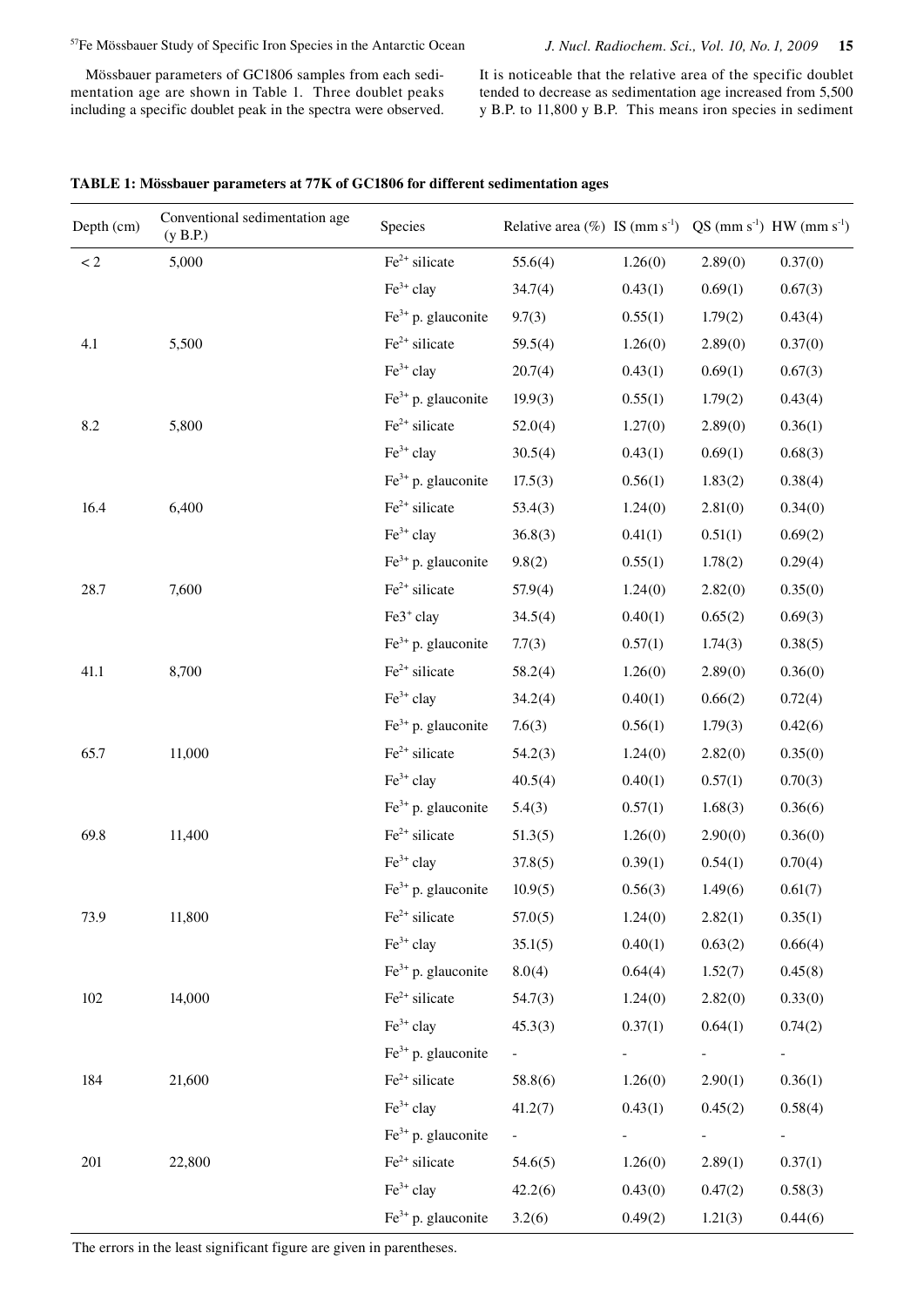change with sedimentation age in spite of the constant iron contents.

A comparison of the XANES spectra for reference materials and sediment samples showed that all sediment spectra passed the center of the spectra of both hematite  $(Fe<sup>3+</sup>)$  and olivine  $(Fe<sup>2+</sup>)$  in XANES regions, and hardly varied with sedimentation age. These trends supported the results of Mössbauer measurements, and suggested the averaged valence of iron in the GC1806 sediment did not change through the core.

## **3.3. Verification of specific peak.**

*Temperature dependency*. Mössbauer spectra were measured both at 77 K and r.t. to certify the specific peak is not a ghost peak. The possibility of a ghost peak is attributed to the superparamagnetic effect. No significant difference between r.t. and 77 K was observed for all peaks of all sedimentation ages. Table 2 indicates parameters of surface sediment (5,000 y B.P.) at both 77K and r.t. as an example.

*Alteration by oxidation*. All samples were packed in oxygen-impenetrable plastic bags with  $N_2$ ; however, samples may have been oxidized by air during a prolonged preservation time. To check alteration by oxidation, Mössbauer spectra of sediments were measured again, one year after the first measurements, and the same parameters were obtained for sediment which had 5,000 y B.P. sedimentation age. This suggests that one year is too short a period for reactions in sediments, such as early-diagenesis, and the specific doublet is not attributable to oxidization with air. From the above discussion, it is evident there were iron species that had specific parameters in Mössbauer spectra of upper GC1806 sediments.

**3.4. Identification of the specific peak.** From the <sup>57</sup>Fe Mössbauer data index, $12$  a specific peak can correspond to several minerals. Of those minerals, it is reasonable that the specific peak corresponded to glauconite $[(K, Na, Ca)(Fe<sup>3+</sup>, Al,$ Mg, Fe $_2(Si, Al)_4O_{10}(OH)_2$ . The peak has large IS as do clay minerals; however, its characteristic QS identified the peak as belonging to glauconite.<sup>13</sup>

Glauconite generates only at the seabed, and distributes mainly north and south of 40 degrees latitude. The generation of glauconite is not particularly clear. We tried mineral identification by X-ray diffraction; however, the low concentration does not allow the confirmation of character peaks of glauconite. Furthermore, a specific doublet peak of glauconite was not observed in GC1603, which has a different sedimentation age from GC1806 throughout the core. In addition, a specific doublet peak in Mössbauer spectra was not found in lake sediments on the Antarctic Continent.<sup>14</sup>

By contrast, although the sedimentation age was different from that of GC1806, similar chemical species were slightly detected in sediments collected from 15 locations in the Gulf of Admiralty at King George Island off the Antarctic Peninsula.15 The chemical species were also detected in sedimentary rocks from the same location.<sup>16</sup>

For glauconite in GC1806, local diagenesis was expected in sediments off the Antarctic Peninsula. Crystalline glauconite hardly generate, taking the sedimentation age of GC1806 into consideration. Glauconite is a group of phyllosilicates, for which the generation time scale is generally of the Ma order.<sup>17,18</sup> Because there are differences in the quantity of glauconite generation with sedimentation depth or age, generation might be due to local sedimentation environments, such as those with oxidation-reduction potential. $19$  In the case of clay rich sediment such as GC1806, glauconite was rare  $($  < 1%) in the sediments.20 The conditions for glauconite generation in the sea sediment were low sedimentation rate, low terrigenous material supply, low temperature, slightly reducing condition, and suitable substrates.<sup>21,22</sup> In spite of a short generation age, the conditions in GC1806 are in good agreement with the above conditions for glauconite generation. Therefore it is considered that mature glauconite did not generate but primary glauconite

**TABLE 2: Mössbauer parameters of surface GC1806 (5,000 y B.P.) at 77K and r.t.**

|                           | <b>Species</b>       | 77 K | r.t. |
|---------------------------|----------------------|------|------|
| IS $/$ mm s <sup>-1</sup> | $Fe2+ silicate$      | 1.26 | 1.12 |
|                           | $Fe3+$ clay          | 0.43 | 0.32 |
|                           | $Fe3+ p.$ glauconite | 0.55 | 0.36 |
| $QS / mm s^{-1}$          | $Fe2+ silicate$      | 2.89 | 2.64 |
|                           | $Fe3+$ clay          | 0.69 | 0.84 |
|                           | $Fe3+ p.$ glauconite | 1.79 | 2.07 |

did in GC1806 sediment.

As a consequence, it is evident that  $Fe<sup>3+</sup>$  with large QS in the Mössbauer spectra we obtained can be attributed to primary glauconite.

### **4. Conclusion**

57Fe Mössbauer measurements for Antarctic Ocean sediments and a detailed discussion of the spectra showed primary glauconite in sediments of the surface. Primary glauconite existed at the sediment generated 5,000 – 18,000 y B.P., and tended to decrease as sedimentation age increased. A time scale of the  $10<sup>6</sup>$  year order is necessary for the generation of glauconite, however, primary glauconite generated even for a sedimentation age of 5,000 y B.P. We were not able to detect the specific doublet peak corresponding to glauconite in Mössbauer spectra for the core of Ross Sea sediments. Taking into account the conditions of glauconite generation, it is believed the generation of primary glauconite in GC1806 was dependent on the specific environment of sedimentation.

**Acknowledgements.** We wish to thank Dr. Yoshihiro Tsuji (JOGMEC) and Dr. Akira Nishimura (Advanced Industrial Science and Technology) for helping us to use samples. The neutron activation analysis has been carried out at the Inter-University Laboratory for the Joint Use of JAEA Facilities.This work has been performed with a proposal of the Photon Factory, KEK, Japan (Proposal No. 2006G106). Drilling surveys were sponsored by the Ministry of International Trade and Industry (Ministry of Economy, Trade and Industry) and carried out by JOGMEC.

# **References**

- (1) R.J. Parkes, B.A. Cragg, S.J. Bale, J.M. Getlifff, K. Goodman, P.A. Rochelle, J.C. Fry, A.J. Weightman, and S.M. Harvey, Nature **371**, 410 (1994).
- (2) K.H. Cole, N.L. Jr. Guinasso, M.D. Richardson, J.W. Johnson, and D.R. Schink, Mar. Geol. **68**, 167 (1985).
- (3) B.K. Khim, H.I. Yoon, C.Y. Kang, and J.J. Bahk, Quat. Res. **58**, 234 (2002).
- (4) M. Nomura and A. Koyama, Nucl. Instrum. Methods Phys. Res. Sect A **467**, 733 (2001).
- (5) A. Ando, T. Okai, Y. Inouchi, T. Igarashi, S. Sudo, K. Marumo, S. Itoh, and S. Terashima, Bull. Geol. Surv. Jpn. **41**, 213 (1990).
- (6) Y. Iwata, H. Haraguchi, J.C. Van Loon, and K. Fuwa, Bull. Chem. Soc. Jpn. **56**, 434 (1983).
- (7) Y. Minai, U. Tsunogai, H. Takahashi, J. Ishibashi, R. Matsumoto, and T. Tominaga, J. Radioanal. Nucl. Chem. **216**, 265 (1997).
- (8) A. Kuno, M. Matsuo, B. Takano, Hyperfine Interact. **C3**, 328 (1998).
- (9) A. Kuno, M. Matsuo, Q. Wang, and C.J. Zhang, Hyperfine